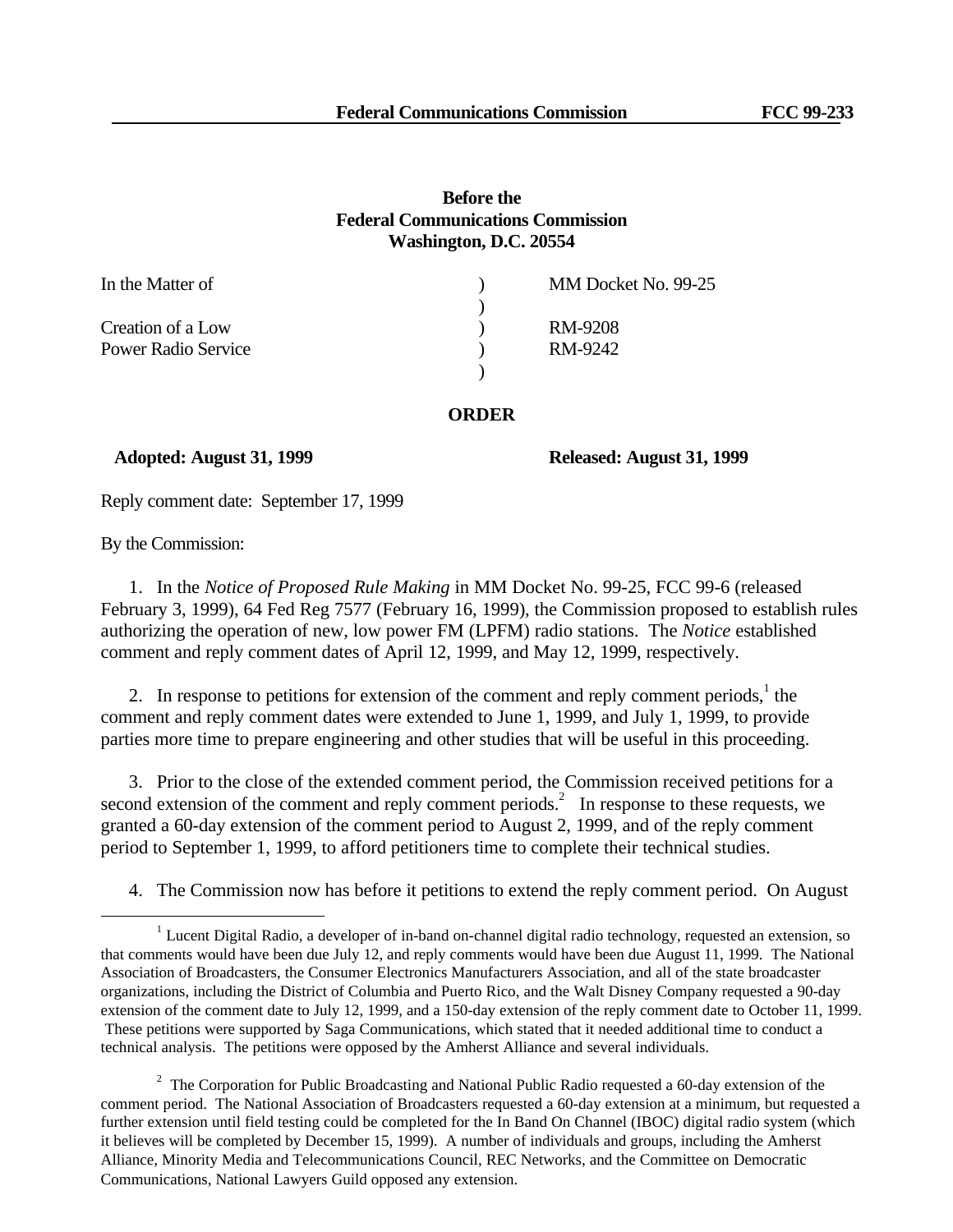11, 1999, the Commission received a petition from Greater Media, Inc. (Greater Media) seeking to extend the reply comment period for sixty (60) days or for a period of forty-five (45) days after the release of a Notice of Proposed Rule Making regarding the implementation of digital audio broadcasting. Petitioner argues that an extension of time is necessary in order to review and analyze the engineering studies and other technical material filed in this proceeding and to "examine in detail the relationship of the proposals in this LPFM proceeding to the prospects for development of" digital audio broadcasting. The petition was supported by joint comments of Big City Radio, Inc., Clear Channel Communications and Delmarva Broadcasting, and comments of the National Association of Broadcasters.

5. On August 18, 1999, the Commission received from the New York State Thruway Authority (NYSTA) a petition seeking a 16-day extension of the reply comment period, asserting that this extension is necessary in order to reply to the numerous comments filed in this proceeding. Both the NYSTA and Greater Media pointed out that the incidence of the 30-day reply comment period during the month of August has made it particularly difficult to complete their review of the comments.

6. The Office of Communication, Inc., of the United Church of Christ, *et al*., the Amherst Alliance, and the National Lawyers Guild Committee on Democratic Communications (Opponents) opposed Greater Media's request for an extension of the reply comment period. Opponents point out that the comment deadlines were extended in order to allow for the preparation of technical studies, and that, despite their relatively limited resources, they are prepared to submit technical analyses of these studies by the reply comment deadline.

7. It has been almost seven months since the Commission adopted *a Notice of Proposed Rule Making* in this proceeding, and the original comment and reply comment dates have been extended twice since that time. In extending those dates, we granted the requests of petitioners who argued that they needed time to complete studies of the technical feasibility of the proposed low power radio service. In reviewing each request for an extension, we have balanced our profound interest in developing a full and complete record, against the need to avoid undue delay in the consideration of the proposals in this proceeding. The technical studies that were the impetus for the two previous extensions of time in this proceeding have been completed and placed in the record. We acknowledge that parties need time to analyze the voluminous information submitted into the record in this proceeding, and that parties' ability to review this material is limited by vacation schedules during the month of August. We therefore agree that a limited extension of time to file reply comments is proper in the interest of developing a complete record in this proceeding. Accordingly, we find a sixteen (16) day extension of time to file reply comments to be appropriate at this time.

8. We recognize that this extension is far less than that requested by Greater Media, who seeks a longer extension of time in part to "examine in detail the relationship of the proposals in this LPFM proceeding to the prospects for development of" digital audio broadcasting. We are committed to developing a complete record in this proceeding and recognize that technical studies of digital audio broadcasting may facilitate the identification of the range of potential digital radio design options. In granting a 60-day extension of the comment period, however, we acknowledged that the testing required for these studies was not likely to be completed by conclusion of this proceeding. If, at a